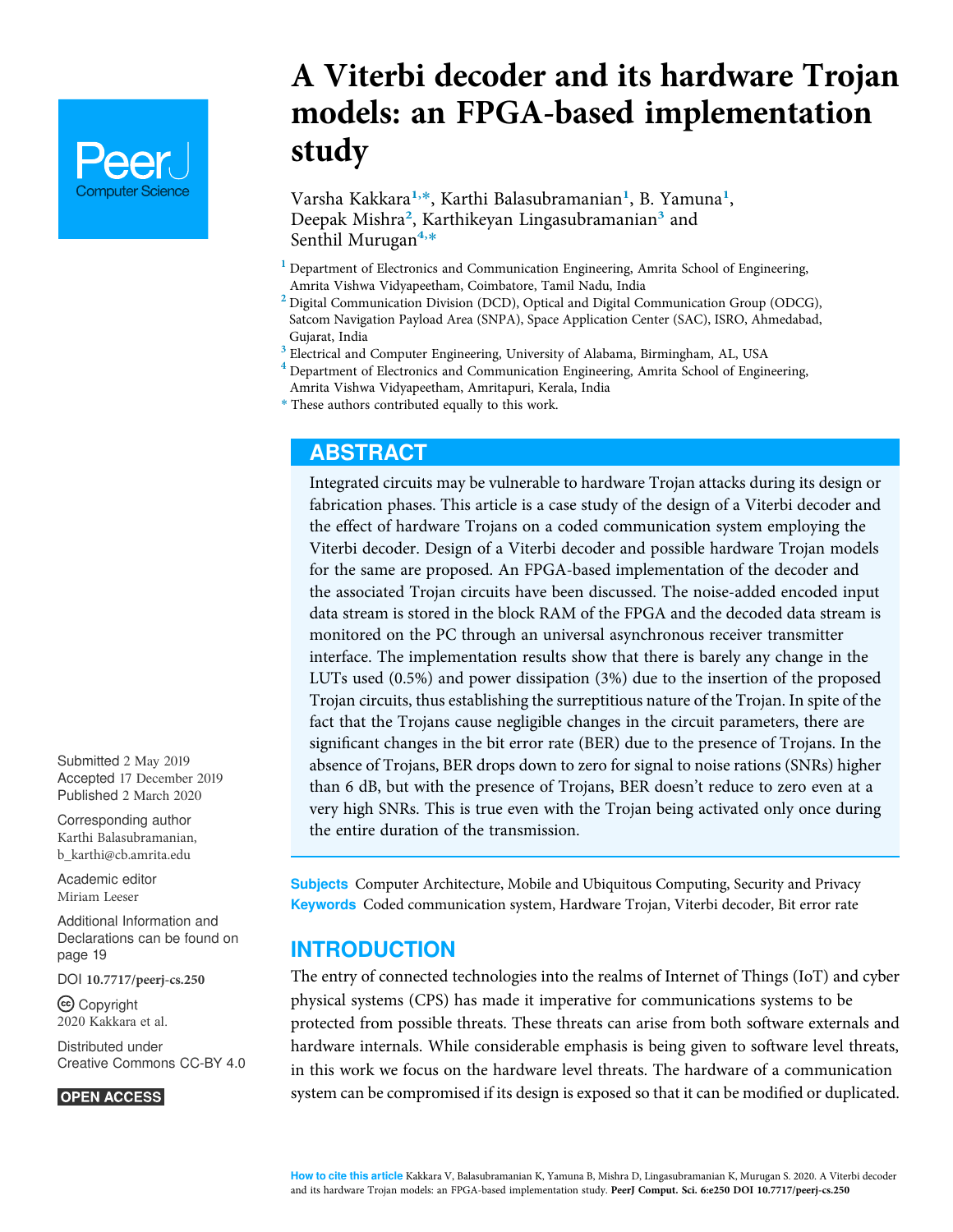

This allows an adversary to deteriorate the performance of a communication system and expose the system to attacks. This makes understanding of the hardware level threats significant. In this work, we focus on the effect of one such threat called hardware Trojans, on coded communication systems that use a Viterbi decoder as the error correcting unit.

## Overview of coded communication system

Design of efficient coder–decoder for error control has received increased interest in recent years. This is due to the fact that all digital transmission and storage requires error control strategy to ensure reliability. Information symbols from a source are encoded by the addition of controlled redundancy. Convolutional codes and block codes are the broad classification of error control codes. An error control decoder makes the best estimate of the transmitted codeword by making use of the redundancy added at the encoder. The transmitted codewords are encoded information symbols that are subject to errors, in the process of transmission through noisy communication channels. These transmitted codewords can be decoded with as low bit error rate (BER) as possible for transmission rates upto the channel capacity (*Sweeney, 2002*). The block level representation of a coded communication system is shown in Fig. 1.

## Hardware Trojans

In the current scenario of integrated circuits (ICs) manufacturing, a globalized business model has emerged where ICs are manufactured in foundries that are distributed in various parts of the world. A hardware Trojan is a malicious stealthy modification that leads to malfunctioning of the system (*Colins, 2007*). Such modifications in the system provides a back door entry for the Trojans. The three main categories of hardware Trojans are based on their action, physical and activation characteristics (*Chakraborty, Narasimhan & Bhunia, 2009*; *Tehranipoor & Koushanfar, 2010*; *Karri et al., 2010*, *Banga et al., 2008*; *Ranjani & Devi, 2017*). The physical characteristics category describes the various hardware manifestations of Trojans according to their shape and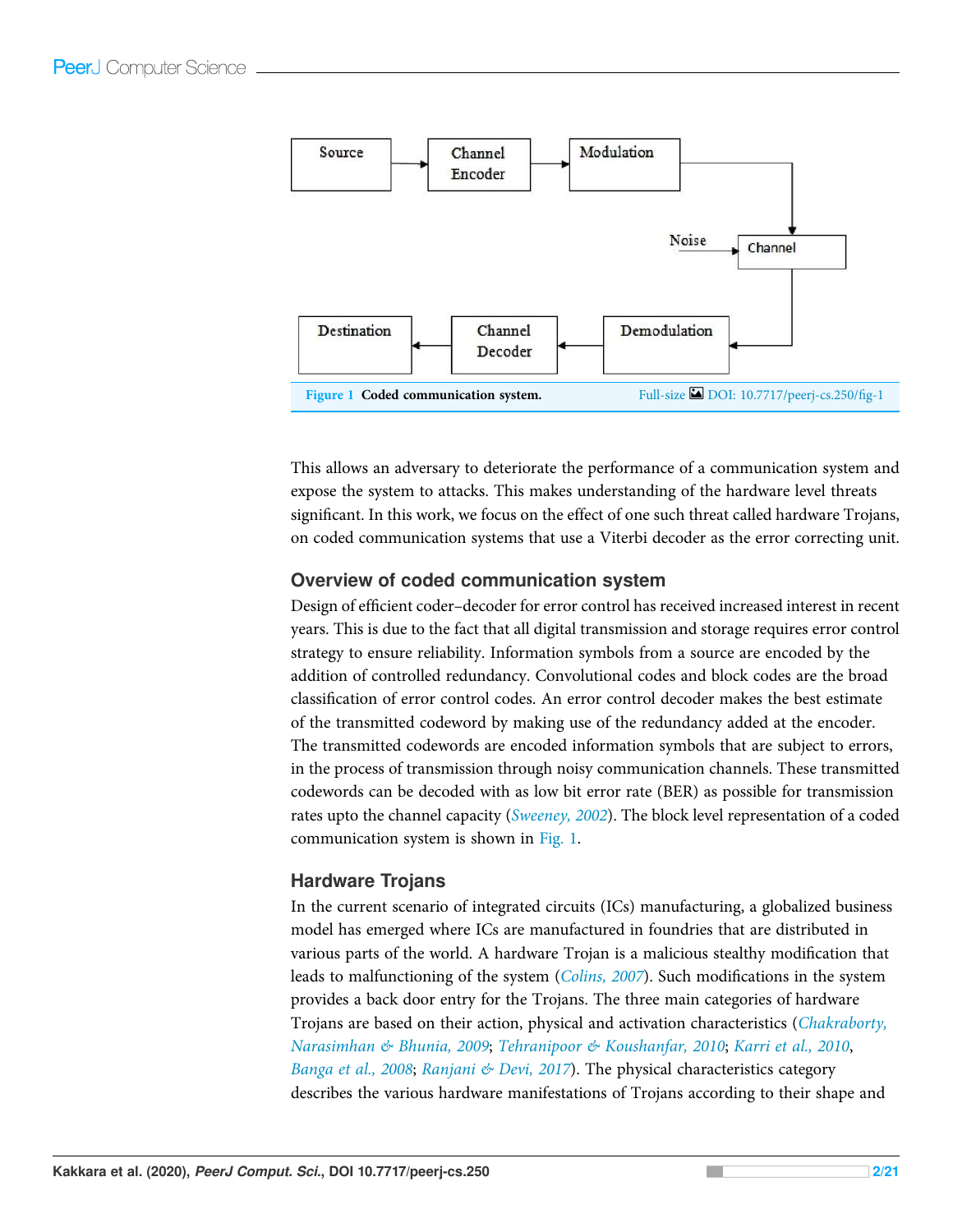

size; the activation characteristics describe the conditions that activate the Trojans and action characteristics refer to the behavior of the Trojans. Figure 2 gives the classification of Trojans based on insertion phase, abstraction level, activation mechanism and effects.

Hardware Trojans can be inserted at different stages of IC design cycle, while the most prevalent phases are design and fabrication. Likewise, Trojans can be realized at different levels of IC design abstraction and can be designed to get triggered internally by specific states of the system, or externally through any communication medium. The former can be stealthy based on the occurrence of the problem states, while the latter will be untraceable in test phase because it is not triggered internally. Regarding the effect of Trojans on the affected system, they are generally designed by the adversary to change functionality or leak sensitive information or deny service during critical instances or compromise the communication system and reduce the reliability of the design (*Karri et al., 2010*).

There are numerous post manufacturing techniques for detecting Trojans but a single technique is difficult to be devised for detecting Trojans universally. Side channel and logic testing form the two classical Trojan detection techniques (*Narasimhan et al., 2013*). In these two methods, a golden circuit is used to compare with outputs of the circuit under test. Typically, Trojans are devised to activate rarely to escape logic testing and evade detection. They also possess small physical characteristics to evade side channel based testing.

#### Trojan modeling

Trojans are generally modeled for the specific design of interest that they intended to disrupt. Examples of Trojan benchmark circuits aimed at infecting systems like advanced encryption system, serial interface RS232, Ethernet MAC, 8051 and PIC microcontrollers can be found at (*TrustHUB, 2019*). These circuit models have been widely used to study the effectiveness of Trojan infection and to design measures to thwart them. To study the Trojan effect on other systems, custom Trojan models are designed. A few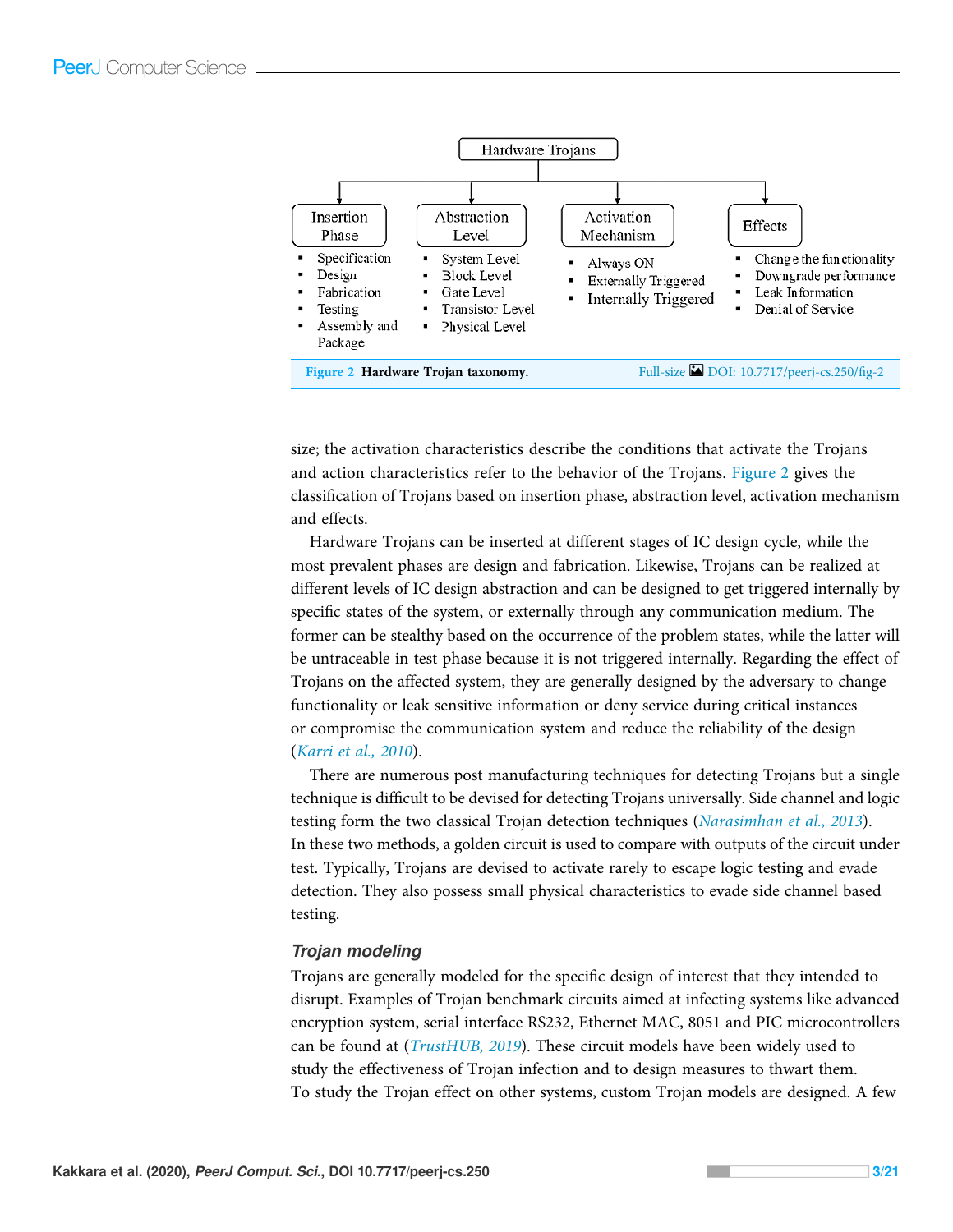studies that have been done in recent years on a system level using custom Trojan models are listed below:

- 1. *Saeidi & Garakani (2016)*: Multiple hardware Trojans have been designed for a 256 × 128 array of six transistor SRAM block, that either corrupt the output or modify the delay and duty cycle of the enable signals. The Trojans are trigged by an address sequence that is not generally produced in conventional testing methodology, thereby helping them to evade detection by conventional SRAM testing.
- 2. *Tiwari et al. (2019)*: A hardware Trojan model has been proposed for launching denial of service attack to on-chip multicast routing algorithms. The Trojan is modeled to use the on-chip temperature sensor information to identify suitable nodes and launch attack on multicast data packets.
- 3. *Liu et al. (2016)*: The design and custom silicon implementation of secret key leaking Trojans present in the ultrawide band transmitter of a wireless cryptographic IC has been presented. The Trojan circuit leaks the encryption key without disrupting the normal operation. This is achieved by hiding the key in the power amplitude and frequency margins that are acceptable due to process variations.
- 4. *Kumar et al. (2018)*: Novel hardware Trojans are proposed that induces denial of service and performance degradation in a Network on Chip. The Trojan is triggered by a complex bit pattern generated from input messages, intended toward misleading the packets away from the destination address.
- 5. *Subramani et al. (2019)*: Hardware Trojan attack is modeled by modifying the encoder block of a 802.11 a/g transmitter. This is accomplished by hijacking some of the legitimately encoded bits and substituting with rogue bits.

## Trojan modeling of channel decoders

Channel decoders are a quintessential part of any coded communication system. They are soft targets for Trojan attacks and can be embedded with malicious blocks for the following reasons: (*Hemati, 2016*).

- 1. They have a direct interface with the outside world that make them susceptible to being hijacked.
- 2. They process noisy information that makes it impossible for a even a perfectly functional decoder to be successful all the time. Hence a Trojan affected system may easily claim false failures and masquerade its real purpose.
- 3. Brute force approach of running all test cases to identify malicious activity is not practical with even a medium size block length since the number of input and output combinations will be huge.

In spite of the fact that channel decoders are highly susceptible to Trojan attacks, the effects of Trojans on them hasn't been explored in literature. *Hemati (2016)* have proposed the use of stochastic techniques at a system level for mitigating Trojan effects in a channel decoder but an RTL level analysis is missing. Our work involves the proposal and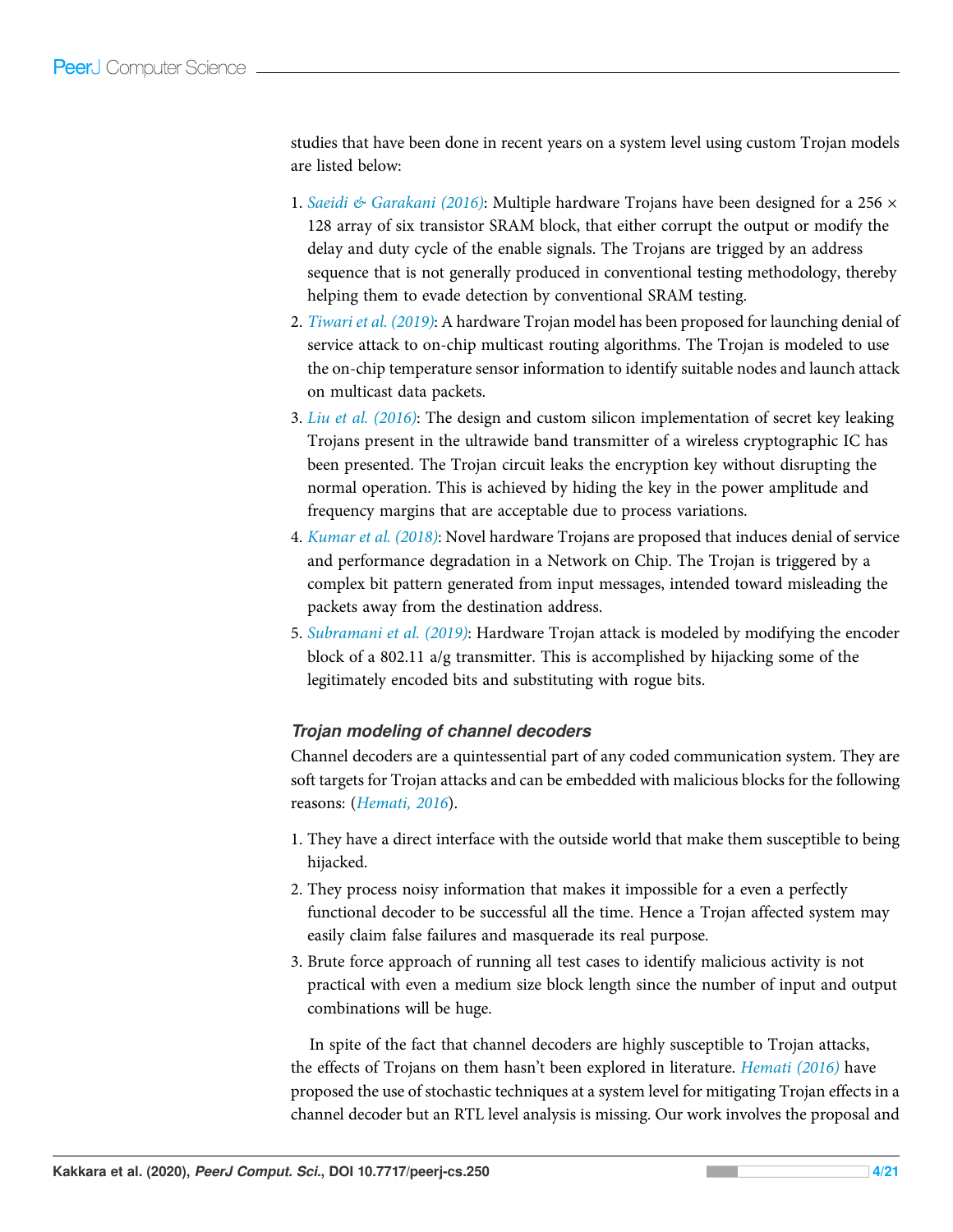

Figure 3 Trellis structure of the convolutional encoder. Full-size **D**OI: 10.7717/peerj-cs.250/fig-3

analysis of possible Trojans on a specific channel decoder namely, the Viterbi decoder. The work is concentrated toward RTL design of a Viterbi decoder and possible Trojans that may potentially compromise the communication system and reduce the reliability of the decoder.

Viterbi algorithm is widely used for decoding convolutional codes since it achieves maximum likelihood estimate of the convolutionally coded transmitted sequence (*Forney, 1973*). A low BER can be achieved by a Viterbi decoder (*Viterbi, 1967*). However the presence of Trojans can affect the performance of the decoder significantly. This has been demonstrated with a proof of concept in our earlier work (*Aravind et al., 2018*). Trojan models were proposed and behavioral modeling studies at the algorithmic level showed that the BER performance of convolution decoder using the Viterbi algorithm is degraded due to the presence of the hardware Trojans. The current work extends this proof of concept to a RTL level circuit design of the decoder and the Trojan activities. A practical implementation of the Viterbi decoder is achieved and the Trojan effects on the system is analyzed.

The article is organized as follows. The Viterbi decoder section details the reader about the Viterbi algorithm with a suitable example. This is followed by the section on the hardware design of the decoder for FPGA implementation. Results from simulation and FPGA implementation of the decoder are discussed after that, followed by the section on the design of the Trojans. Results and discussions on the Trojan based design are presented and the article then concludes with references to possible future work.

## VITERBI DECODER

The *n* encoded output in a (*n, k, m*) convolutional code depends on the *k* present input blocks as well the *m* past input blocks. A memory *m* sequential circuit is used for realizing the convolutional encoder. The trellis diagram of the rate half,  $m = 2$ , convolutional encoder is shown in Fig. 3. The corresponding state diagram of the trellis is shown in Fig. 4.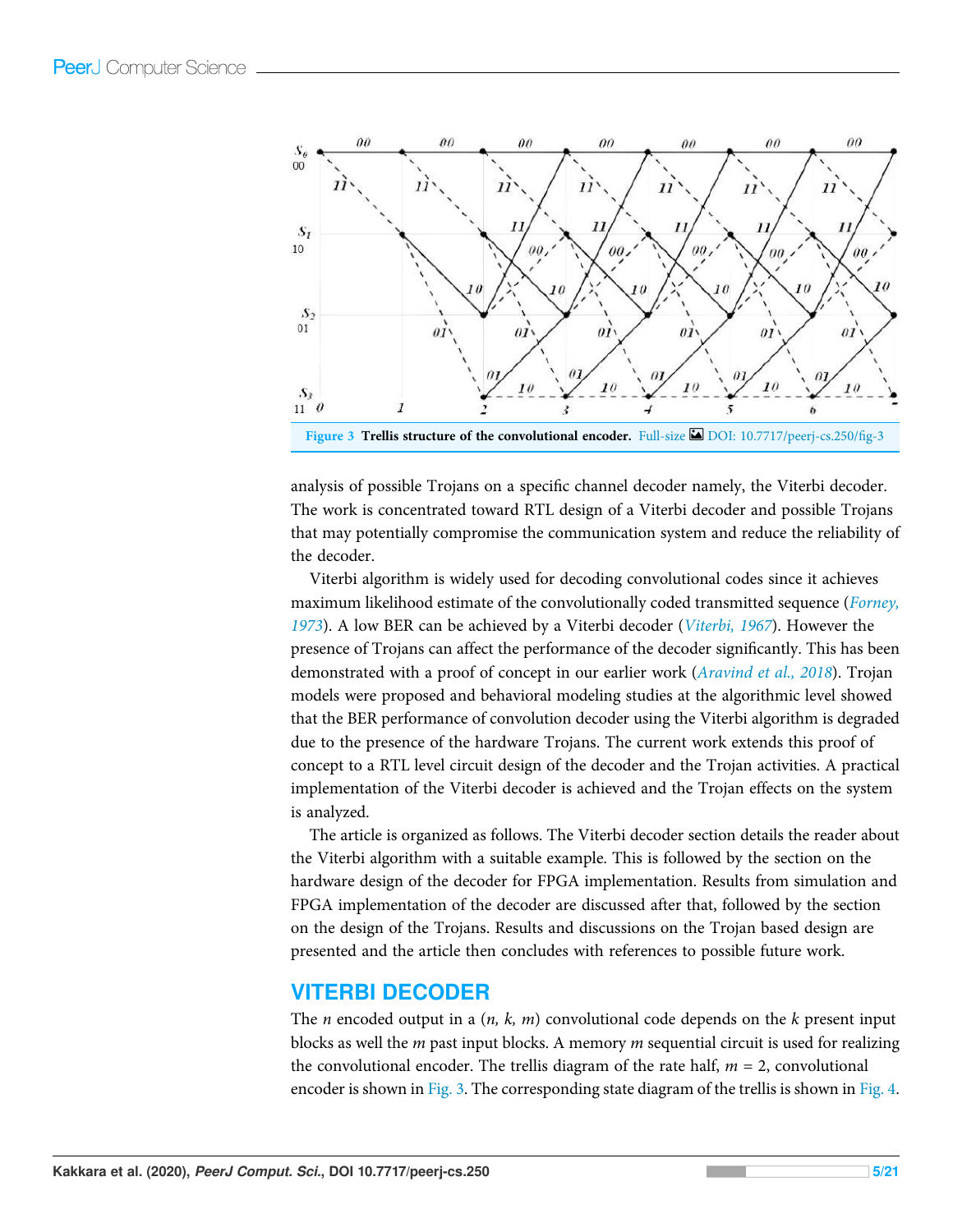

The state transitions and the outputs reached in response to changes in input are represented in the state diagram. In the trellis diagram the same information is described in stages which represent the different time instants. With states representing the past memory contents of the encoder and branches representing the state transitions, the trellis path traced by the Viterbi decoder is a sequence of branches. The input message bit corresponding to each branch in the sequence of branches represent the decoded message sequence. By adding terminating zeros to the message sequence it is ensured that the decoder always starts in an all-zero initial state for decoding a message sequence. A detailed example showing the decoding procedure may be found in the Supplemental Document.

## FPGA BASED VITERBI DECODER DESIGN

The Viterbi decoder was designed in Verilog and implemented on a Xilinx Zybo-Z7010 board. Figure 5 shows the top level implementation structure that includes the core decoder block, a single port block RAM (BRAM) of size  $8 \times 1,024$  to store the input data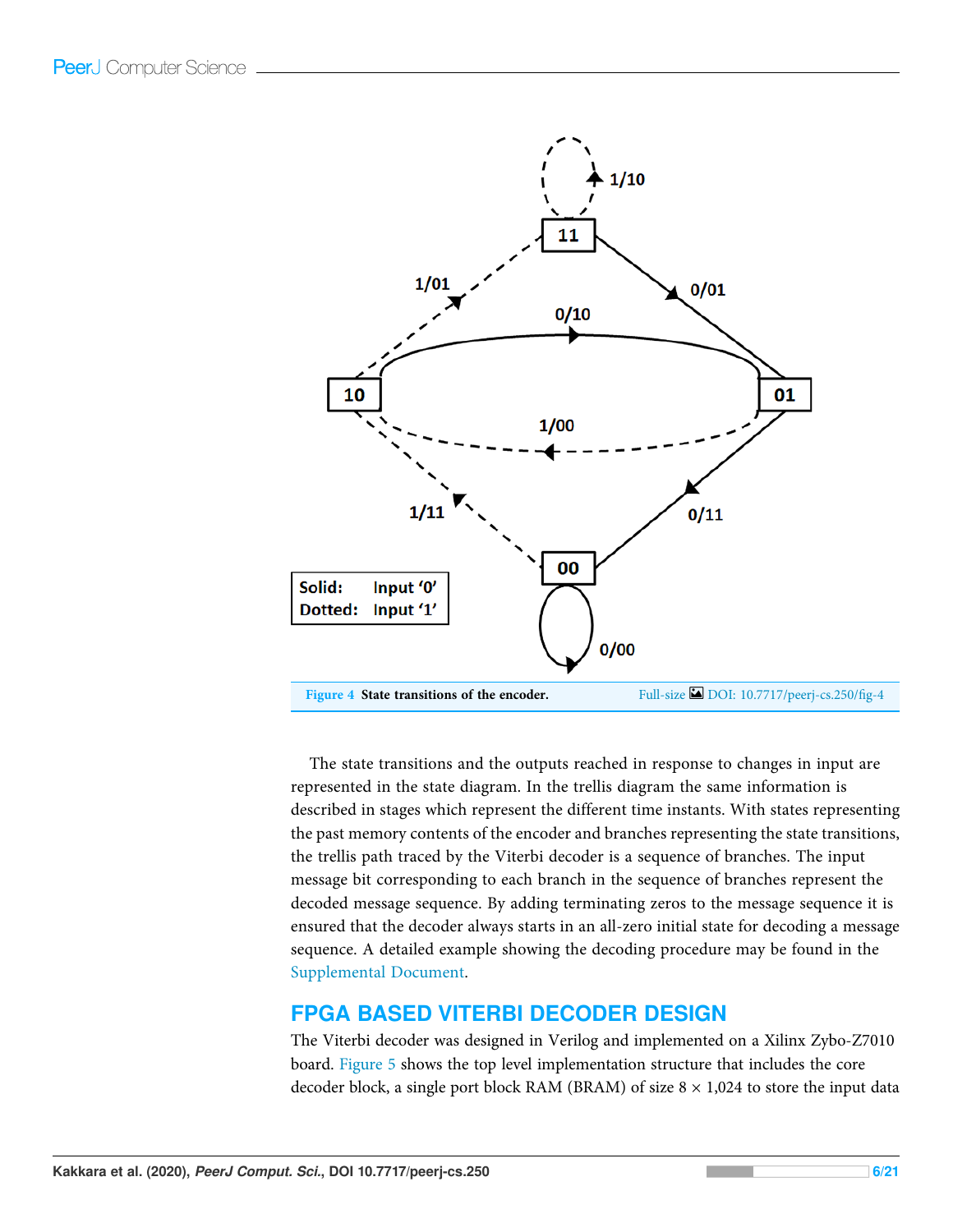



and a single port block RAM of size  $8 \times 512$  to store the decoded data. Along with these, an universal asynchronous receiver transmitter (UART) transmitter module is also integrated to monitor the decoded data on a PC.

#### Input interface

The noise added encoded message is stored in the input BRAM and data is transferred to the decoder block through the input interface. The interface logic unit consists of a counter and an eight bit shit register as shown in Fig. 6.

It reads the data byte-wise from the BRAM and transmits two bits per clock cycle to the decoder block for further processing. At every clock cycle two LSB bits are shifted out to the branch metric unit (BMU) block. After every four clock cycles, the subsequent BRAM location is read and processed similarly.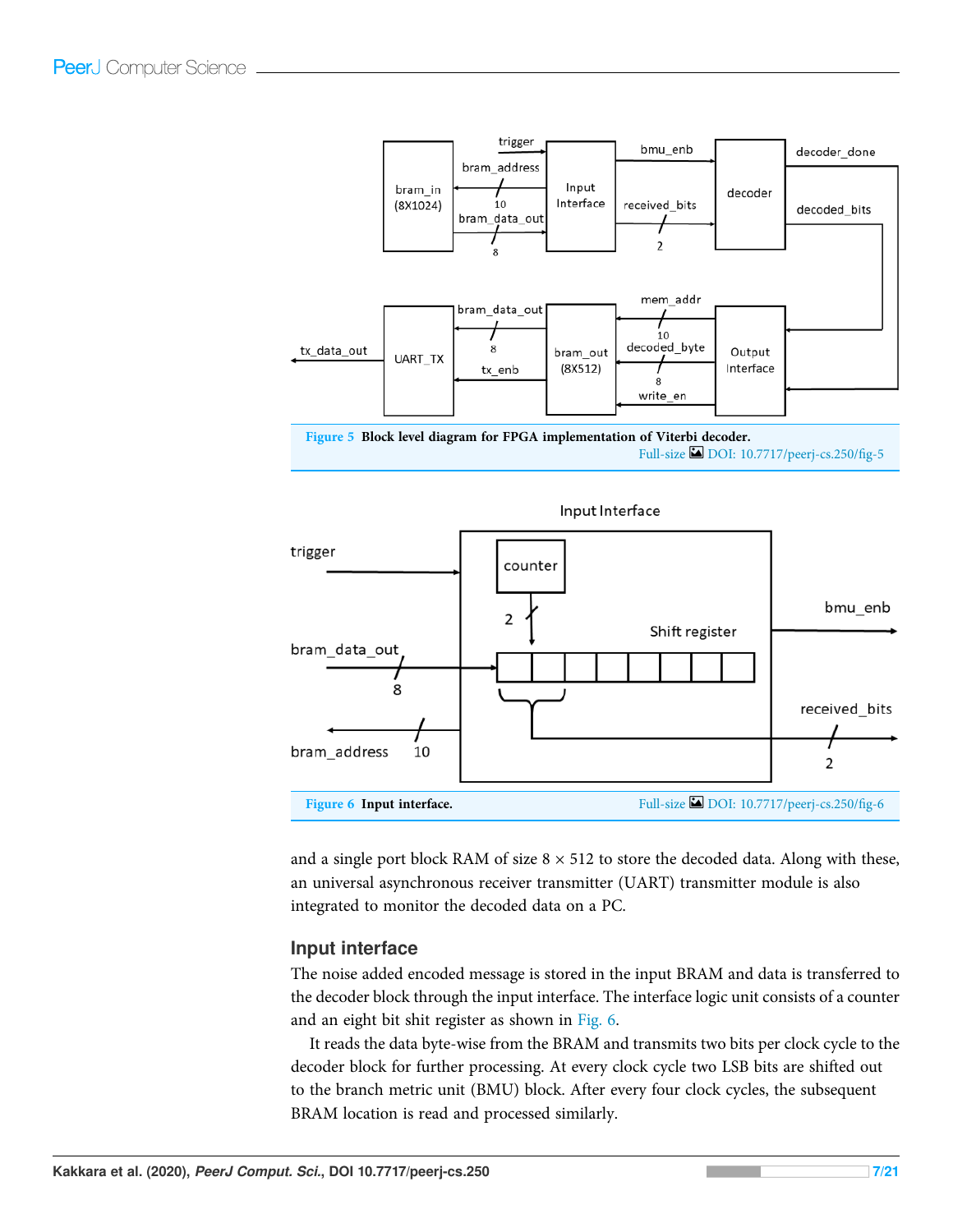

## Decoder design

Figure 7 shows the top level block diagram of the decoder consisting of the BMU, path metric unit (PMU), survivor path memory unit (SPMU), spmu\_controller and the trace back unit (TBU).

#### Branch metric and path metric units

The BMU calculates the Hamming distance between the received frame and the branch word while the PMU performs add-compare-select (ACS) calculations as described in *Middya & Dhar (2016)*. Figures 8 and 9 show the blocks used for the Hamming distance calculation and the ACS units.

During every clock cycle, BMU calculates the eight branch metrics corresponding to the two transitions of each of the four states. The branch metrics are then passed on to the PMU that updates each state with the least path metric corresponding to each of the states and also stores the corresponding path leading to it in the form of a "decision bit," one for each of the four states at every time instant. It can be seen from the trellis diagram in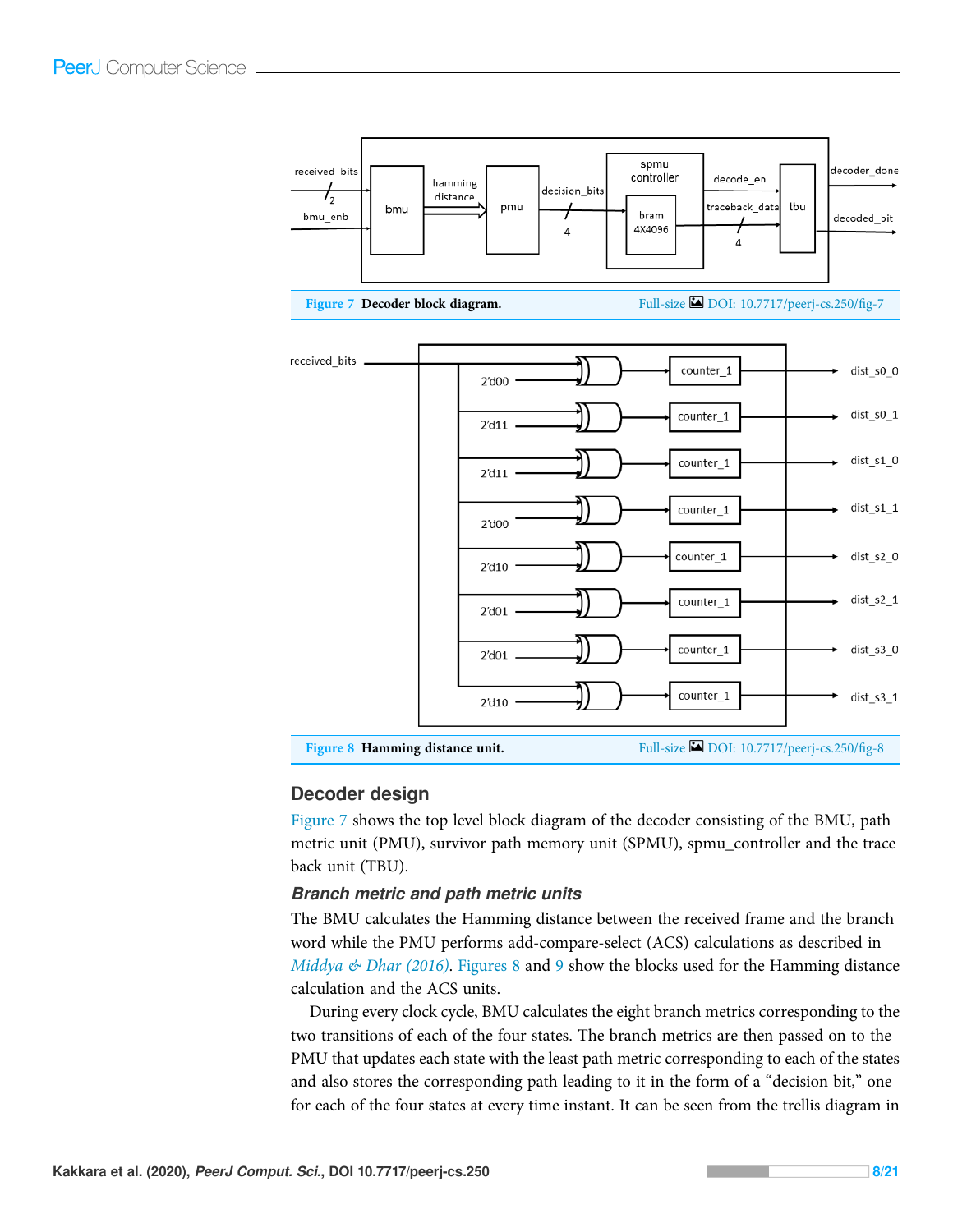



Fig. 3 that each state has two incoming paths. The decision bit is set to "0" if the state is reached from the top branch while it is set to "1" if it is reached from the bottom branch. Figure 10 shows the block diagram of the PMU block to update the path metrics and for decision bit calculations for the four states.

#### Survivor path memory unit and trace back unit

Survivor path memory is designed as a single port BRAM that stores the decision bit values of all states at each of the time instants. The structure of the SPMU is the same as the trellis structure shown in Fig. 3. For the input data size of 1,024 bytes, the number of decision bits generated would be 4,096 for every state. Thus a  $4 \times 4,096$  BRAM is used as the SPMU. The SPMU\_update module reads the decision bits from the PMU block and updates the SPMU every clock cycle. This continues till the SPMU is populated with all the  $4 \times 4,096$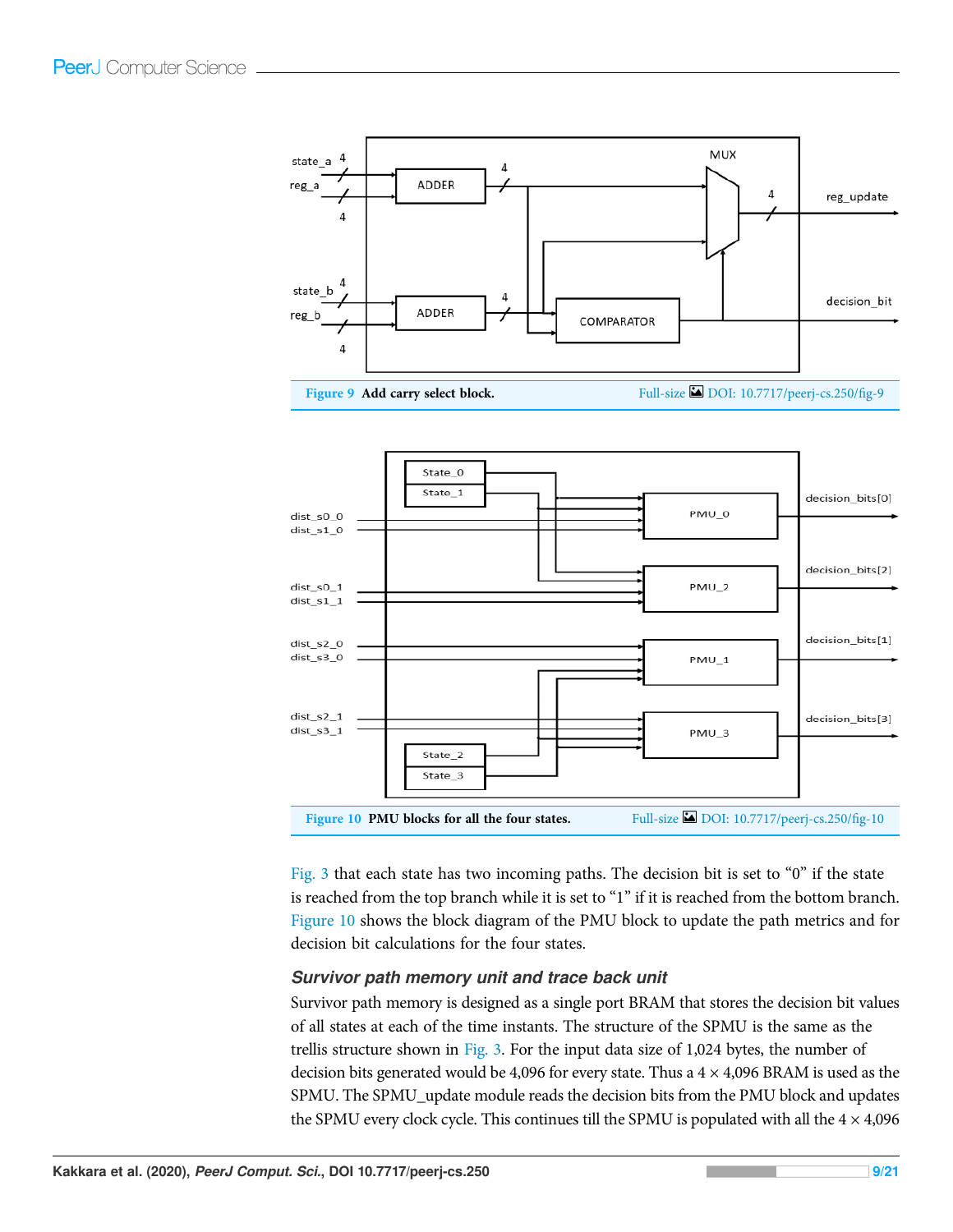

decision bit values. Once the SPMU is populated with the decision bits, the decode\_en bit is triggered high and the trace back unit kicks in to start the reverse process to decode the original input bits. Figure 11 shows the state machine used for the trace back operation.

Since the encoded message is terminated with zeros, the final state of the system would be the zero state and hence TBU can be safely initialized to start the decoding from the zero state. After decoding all the 4,096 bits, decode\_done signal is activated to trigger the output interface. It is to be noted that it takes around 4,096 clock cycles for the forward tracing, 4,096 clock cycles for traceback and few cycles are required for synchronization.

#### Output interface

The output interface consists of a first-in-first-out (FIFO) buffer of size  $8 \times 512$  (4,096 bits) to store the decoded data and the baud generator and transmitter modules of UART to transmit the data serially on to a PC. The UART is designed with a frame length of 10 (one start bit, eight data bits and one stop bit) and works at a baud-rate of 9,600 bps. Figure 12 shows the UART frame used in the design.

The data from the decoder is first stored in the FIFO and is transmitted when an external request for data transfer is enabled. The FIFO is designed using a BRAM of size  $8 \times 512$ . FIFO is chosen to be one byte wide to enable byte wise data transfer to the UART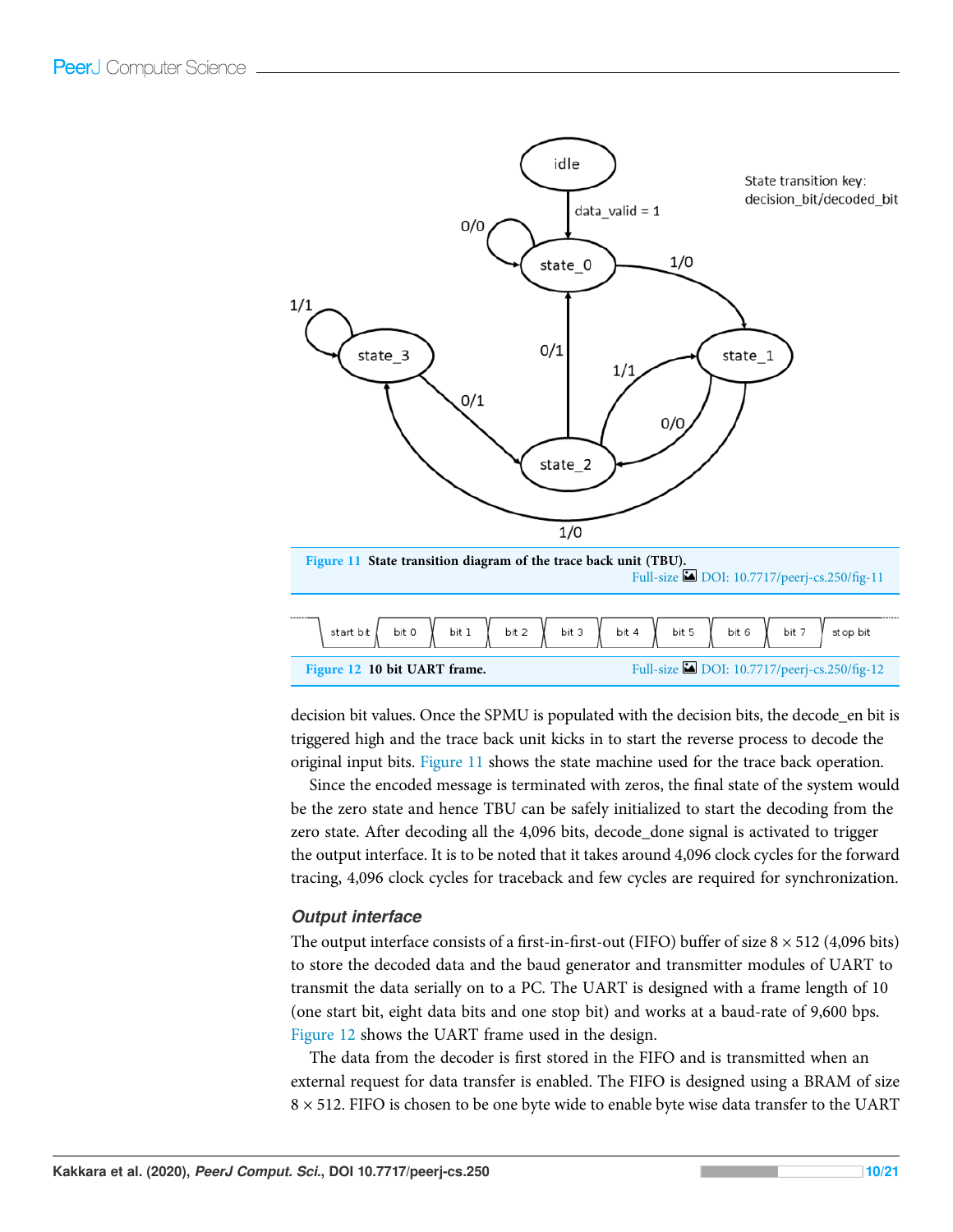

transmitter easily. Figure 13 shows the transmitter block designed to operate at a baud rate of 9,600 bps.

The UART transmitter contains the baud generator that generates the UART clock corresponding to a baud rate of 9,600 bps. To generate this clock from the master clock, we use a clock divider whose value can be obtained by using Eq.  $(1)$ 

Baudrate = 
$$
\frac{\text{master}.\text{clk}}{(16 \times \text{divisor})}
$$
 (1)

Since the master clock of the FPGA board (Zybo-Z7010 ) is 125 MHz, we need to design a clock divider of value given by Eq. (2)

$$
divisor = \frac{master\_clk}{(16 \times Baudrate)} = 813.4
$$
 (2)

Rounding off to the nearest highest integer, we use a clock divider of value 814 to generate the UART clock and data is transmitted out serially to the PC through a RS232 interface.

# SIMULATION AND IMPLEMENTATION OF VITERBI DECODER

#### Input data generation

A coded communication system is set up as detailed in the introduction section, using MATLAB. 4 K message bits are generated randomly and encoded using a convolutional encoder of rate 1/2 to generate 8 K encoded bits. Binary phase shift keying modulation is used to modulate the encoded message stream and the resulting data sequence is transmitted through an additive white gaussian noise channel of varying signal to noise rations (SNRs). The received sequences are demodulated and stored as inputs for the Viterbi decoder.

## Design and functional verification

The Viterbi decoder was first designed using a behavioral model in MATLAB and then a synthesizable RTL design was done in Verilog. The original encoded message sequence (without noise addition) is given as input to the decoders and the output was verified to be the original message sequence. This establishes that the decoders are functionally correct.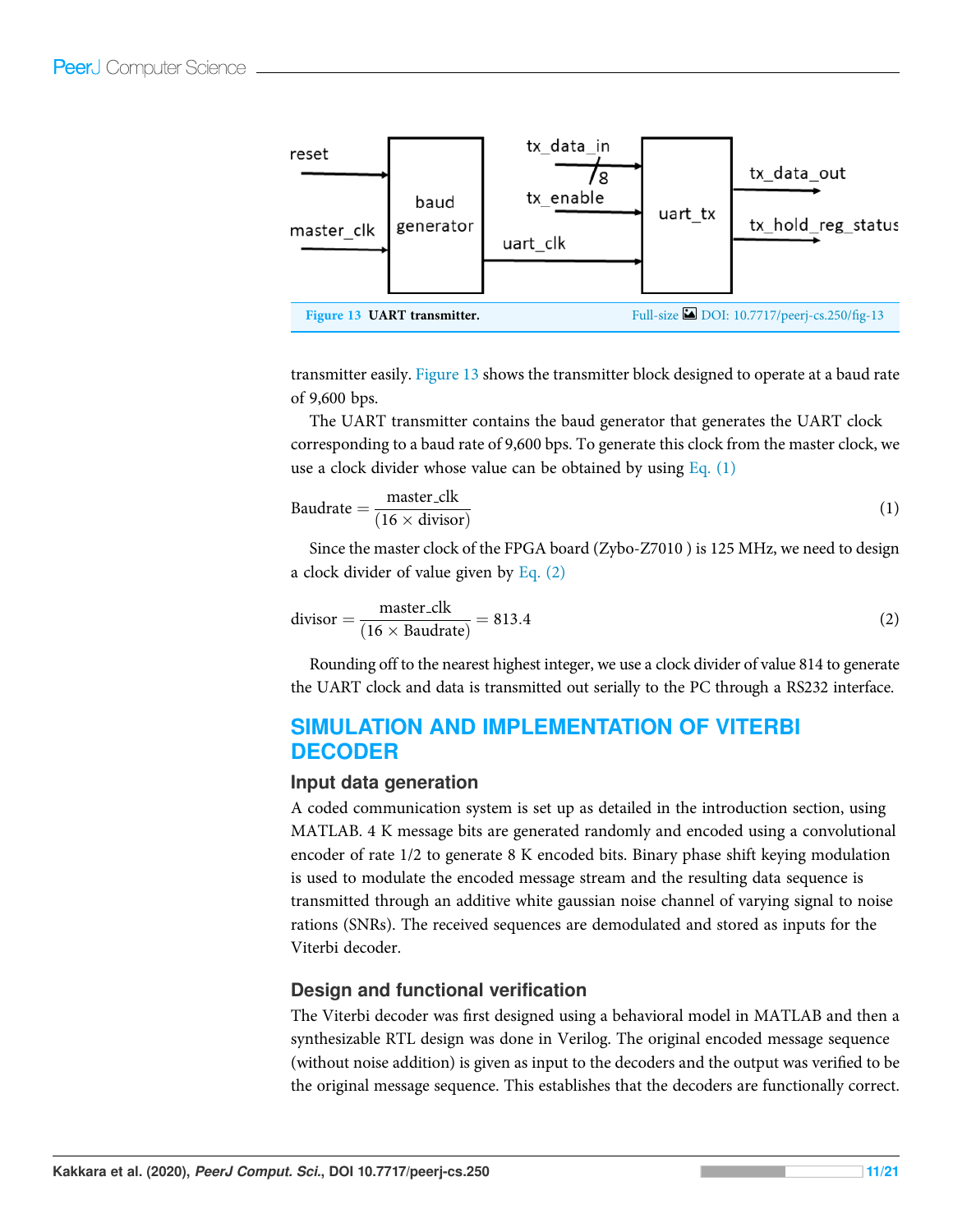

Having verified the functionality of the designs using the encoded message as the inputs, the noise-added sequences are given as inputs and the BERs are computed.

## FPGA implementation

The RTL design of the decoder was synthesized on to a Zybo board that is built using Z-7010, a member of Xilinx Zynq-7000 family. Z-7010 is designed using Xilinx all programable system-on-chip architecture, that integrates a Xilinx 7-series FPGA along with an ARM based Cortex-A9 processor. In our work, we have not used the ARM processor for generating test inputs but instead, the test vectors are generated from MATLAB as briefed above and a single port BRAM is initialized with these input test vectors. The decoded output bits are first stored in another BRAM and then sent by the UART transmitter to the PMOD pins of the Zybo board. This transmitted data is driven through a UART-to-USB translator (PL2303) and the serial bits are captured on the PC using Real Term serial terminal (*RealTerm, 2019*).

Functional verification of the implemented design was done in the same manner as the simulated design. The encoded message bits without noise addition were given as the input and the decoded bits were compared with the original message sequence. It was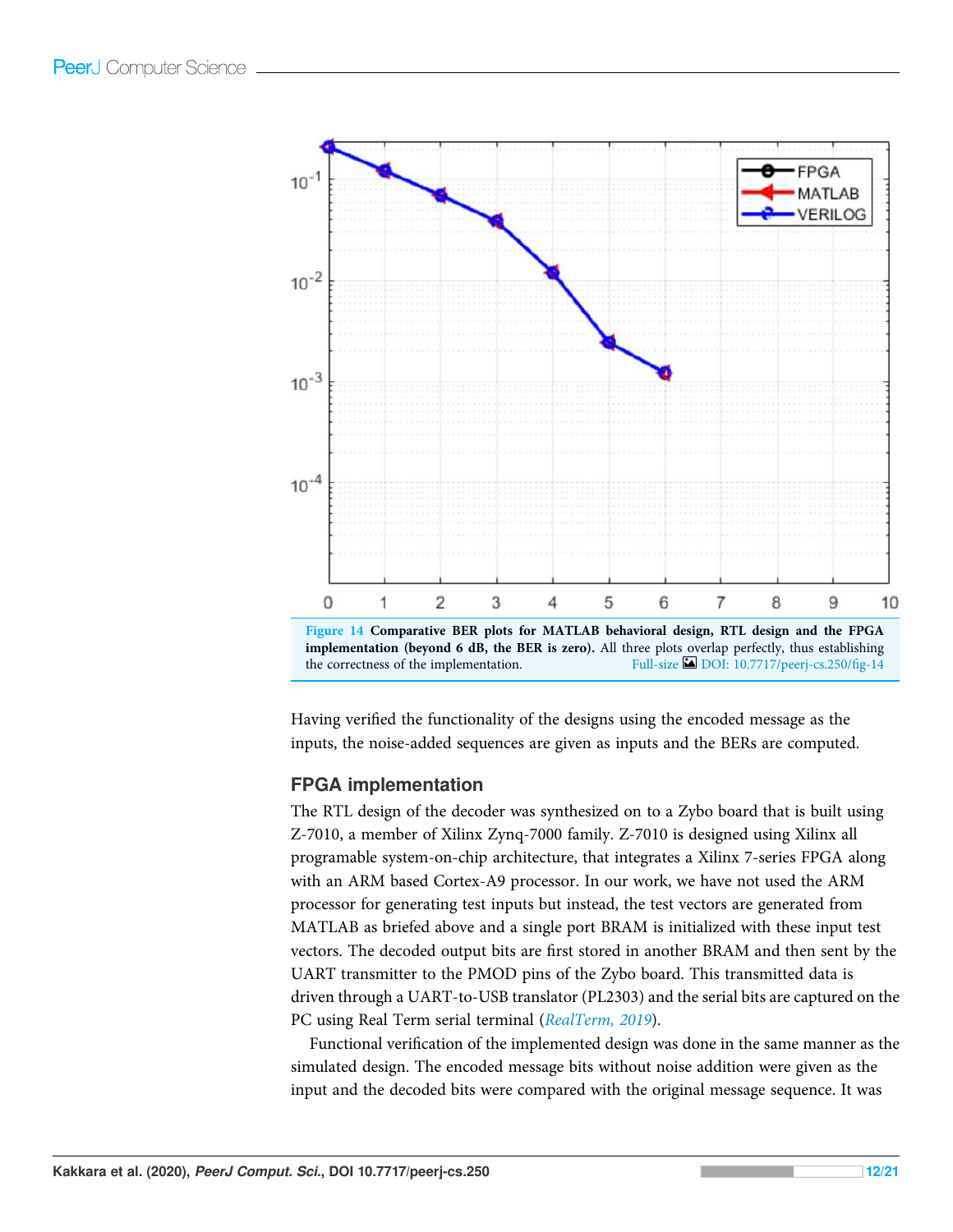

verified that the decoded and input message bits matched successfully. For calculating the decoder performance, the decoder was fed with noisy data of different SNRs.

Figure 14 shows the BERs obtained for the MATLAB behavioral model, the RTL design and the FPGA implementation where it can be seen that the BER drops down to zero for SNRs greater than 6  $dB<sup>1</sup>$ . Also, there is a perfect overlap of all the plots, thus demonstrating the equivalence of the behavioral, RTL and the implemented models.

# TROJAN DESIGN AND IMPLEMENTATION

In this work, we propose the design of three possible Trojans and study how their stealthy presence may affect the system performance.

## Trojan design 1: decision-bit flipping Trojan (PMU Trojan)

In the PMU, it is expected that the comparator identifies the least path metric path and correspondingly store a "1" or "0" to indicate either of the paths to be traversed during trace back. The proposed Trojan Decision-bit flipping, when enabled, flips the decision bits thus causing the trace back unit to proceed in an incorrect decoding path. The hardware model of the Trojan circuit is shown in Fig. 15.

The decision bit is inverted when Trojan is enabled and the SPMU gets populated with an incorrect value. This causes the lower metric path to be discarded instead of the higher path metric, thus resulting in possible erroneous decoding.

## Trojan design 2: traceback path modification Trojan

During trace back, the decision bits from the SPMU is read and a path is chosen based on whether the stored value is a "0" or a "1". The traceback path modification Trojan inverts this logic and changes the state transitions, thus making it proceed in the wrong path. Figure 16 shows the modified state machine due to the Trojan being effective.

When the Trojan is enabled, the transitions are made to differ from the original state transitions resulting in erroneous decoding.

## Trojan design 3: shift-direction-modifying Trojan

In the output interface, when the decoded data is being written into the shift register, normally it will be right shift operation. But when the Trojan is enabled this operation will be reversed and performs left\_shift thus sending erroneous data to the transmitter. This can be achieved by the use of multiplexers that can alter the shift direction based on

Since the BER is plotted on a log scale, it is not possible to indicate the zero values on the plot

1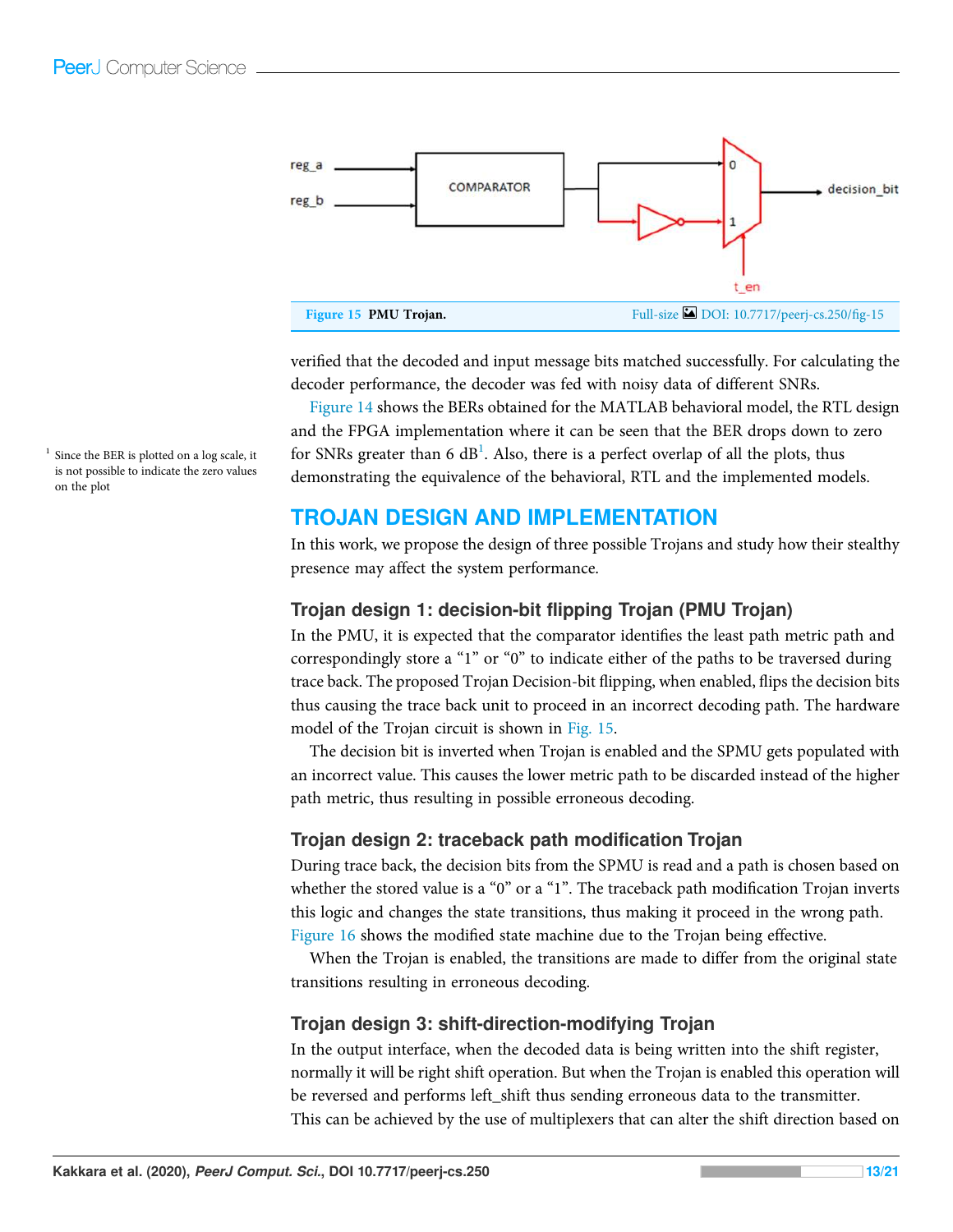

Figure 16 Trojan effect modifying the trace back path in the TBU. Full-size DOI: 10.7717/peerj-cs.250/fig-16



the Trojan enable signal. Figure 17 shows the Trojan circuitry that is created due to this Trojan.

# RESULTS AND DISCUSSIONS

The effectiveness of the designed Trojans can be gauged by their stealthy nature and by their propensity to degrade the performance of the infected system.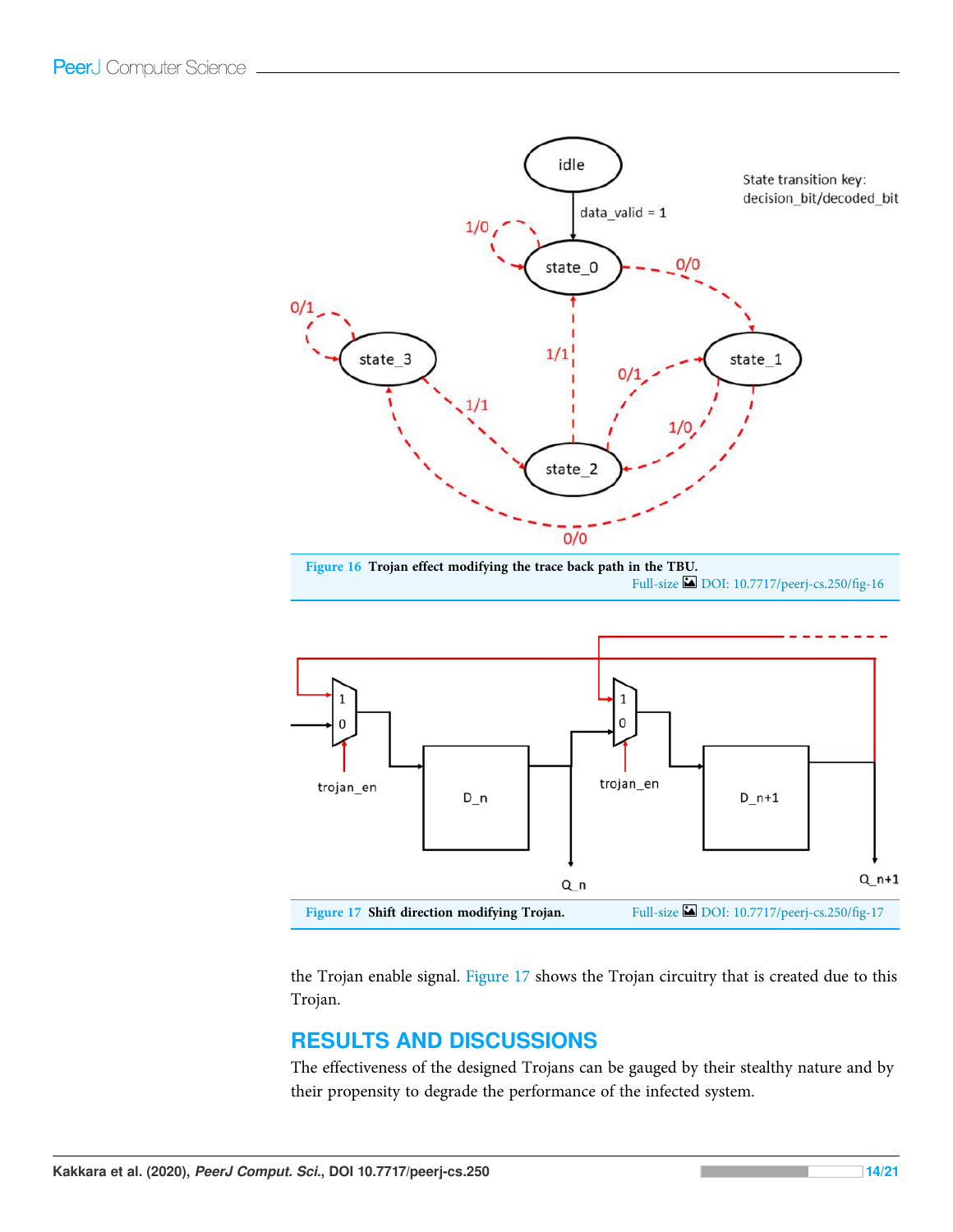| Table 1 Power summary table. |                |                   |            |                              |  |  |  |  |  |  |
|------------------------------|----------------|-------------------|------------|------------------------------|--|--|--|--|--|--|
| Power summary (W)            | Without trojan | <b>PMU</b> trojan | TBU trojan | Shift modification<br>trojan |  |  |  |  |  |  |
| Total on-chip power          | 0.129          | 0.129             | 0.133      | 0.13                         |  |  |  |  |  |  |
| Dynamic                      | 0.025          | 0.025             | 0.03       | 0.026                        |  |  |  |  |  |  |
| Device static                | 0.104          | 0.104             | 0.104      | 0.104                        |  |  |  |  |  |  |

| Table 2 Utilization summary table. |                  |                |       |                   |            |            |            |                           |       |  |  |  |
|------------------------------------|------------------|----------------|-------|-------------------|------------|------------|------------|---------------------------|-------|--|--|--|
| <b>Utilization</b>                 |                  | Without troian |       | <b>PMU</b> trojan |            | TBU trojan |            | Shift modification trojan |       |  |  |  |
| Site type                          | <b>Available</b> | <b>Used</b>    | Util% |                   | Used Util% |            | Used Util% | <b>Used</b>               | Util% |  |  |  |
| Slice LUTs                         | 17,600           | 453            | 2.57  | 451               | 2.56       | 457        | 2.59       | 455                       | 2.58  |  |  |  |
| LUT as logic                       | 17,600           | 197            | 1.11  | 195               | 1.1        | 201        | 1.14       | 199                       | 1.13  |  |  |  |
| LUT as memory                      | 6,000            | 256            | 4.26  | 256               | 4.26       | 256        | 4.26       | 256                       | 4.26  |  |  |  |

# Stealthy Trojans

Trojans by nature are stealthy in nature and are difficult to detect. To verify if the proposed Trojan models are stealthy enough to evade detection, the difference in the area and power dissipated due to the Trojan insertion are calculated. Tables 1 and 2 show the power and utilization summary of the Trojan free circuits and the Trojan affected circuits. It is to be noted that the parameters obtained is only for the decoder logic without including the input BRAM and the output UART.

It can be seen from the power and area utilization results that in the worst case, there is a difference of only 4 mw of on-chip power (difference of 3.1%), and only four extra LUTs (change of 0.5%) due to the Trojan insertions. This establishes its stealthy nature, thus qualifying them as effective Trojans.

## Performance degradation

To analyze how effectively the Trojans disrupt the natural decoding process, the Trojans are triggered at random time instants and the decoded bits are analyzed. Generally, Trojans are designed to activate surreptitiously in order to go unnoticed. Hence the triggering was done only once during the entire decoding process and the effect of this triggering is observed and the resultant BER is calculated.

## Trojan triggering logic

Figure 18 shows the circuit for generating Trojan enable signal. It consists of a BRAM, a 14 bit counter to count up to the maximum possible number of clock cycles required for decoding and a comparator. The Trojan can be triggered any time during the entire duration of decoding. To identify these triggering instances, 50 random numbers are generated and stored in a block RAM. During each triggering one location is read from the BRAM as the triggering instance. The Trojan enable signal is generated when the counter value matches with the random number being read from the BRAM. The BER is calculated to be the average of the BERs obtained from all the triggering instances.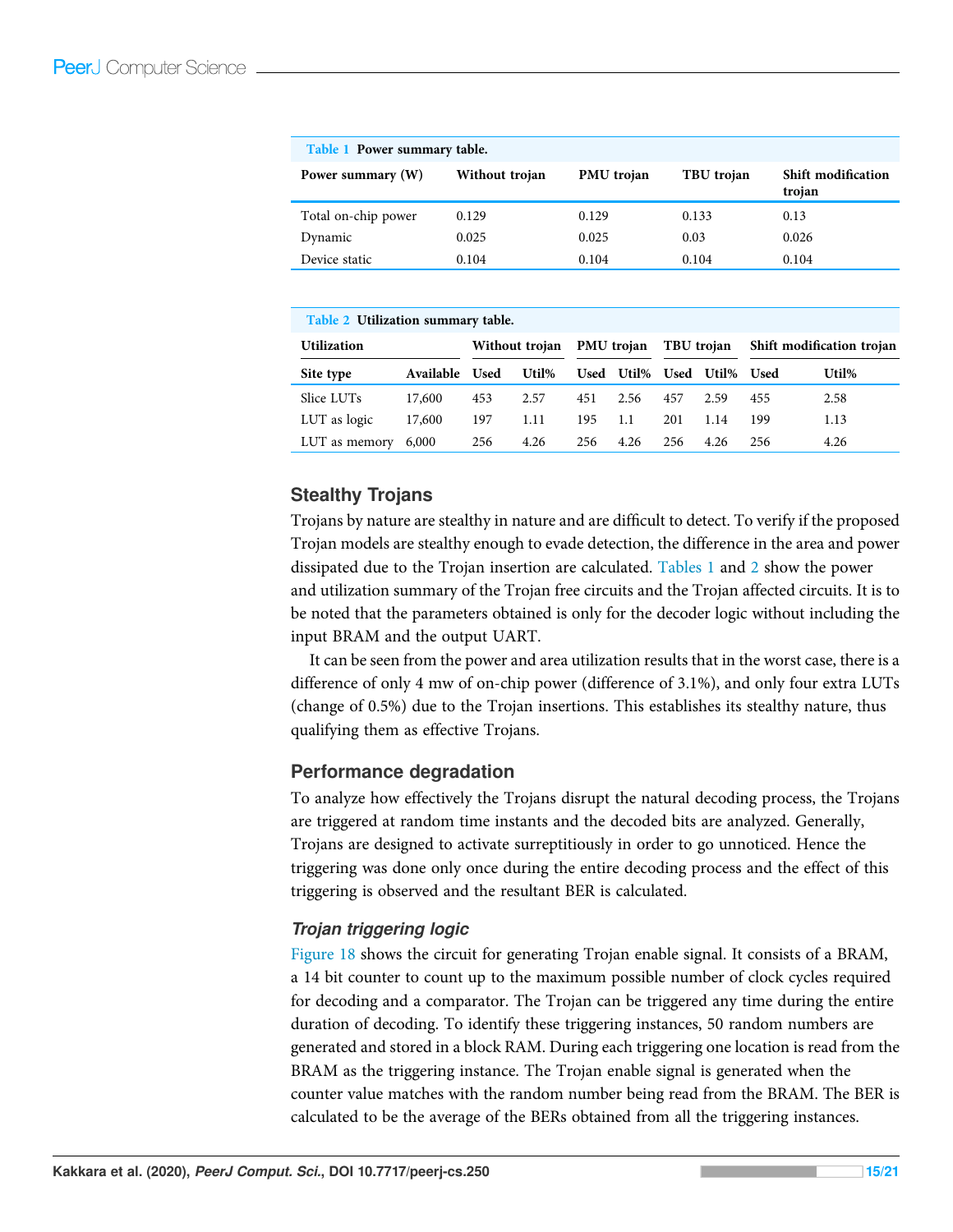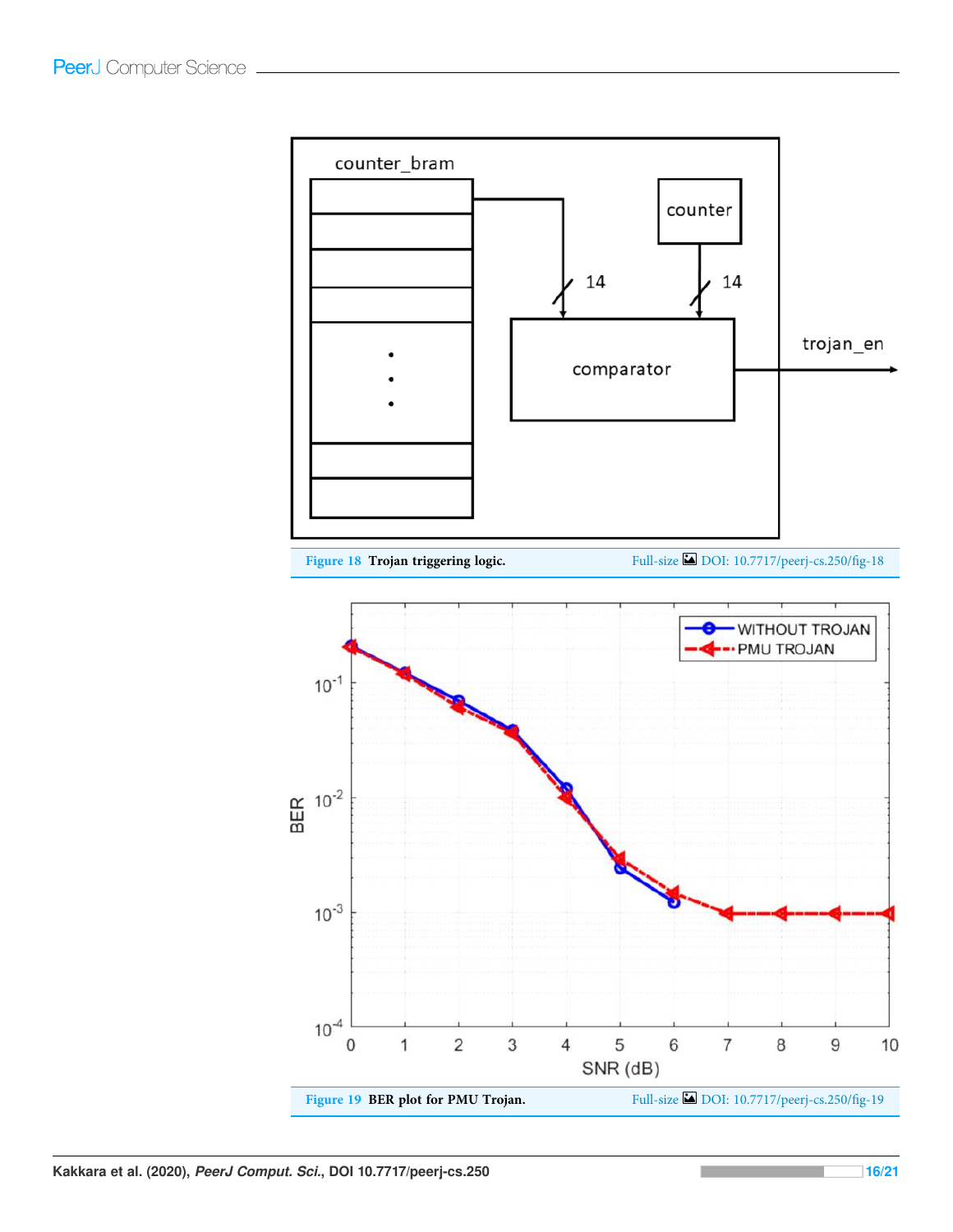

#### Effect of the triggered Trojans

The effect of the Trojans may be quantified by the increase in the BERs of the infected decoder. Figures 19–21 show the comparative BER graphs of the decoder without Trojan and with Trojan being activated only once.

It can be seen that in the absence of Trojans, the BER drops down to zero for SNRs greater than 6 dB, but with the Trojans being active, the BER doesn't reduce to zero even for high SNRs. Thus the Trojans leave a distinctive BER signature (high BER). Among the three Trojans, the BER signature is highest for TBU Trojan and lowest for PMU Trojan, with the shift modification Trojan producing a BER signature in between the other two.

It is also interesting to note that the difference in the performances between the Trojan free design and the design with Trojans is negligible in the low SNR regions but the difference is prominent in the high SNR regions. Also at some low SNR conditions, the performance of the Trojan affected system is slightly better than the unaffected system. This scenario is possible since, in the low SNR regions, the data itself is noisy and erroneous. During the bit flipping or the state transition or the shift direction modifying actions of the Trojans there exists a possibility that few erroneous bits are converted to correct bits, thus providing a reverse effect on the system. The possibility of this kind of behavior, along with the fact that Trojans are stealthy make it difficult to conjure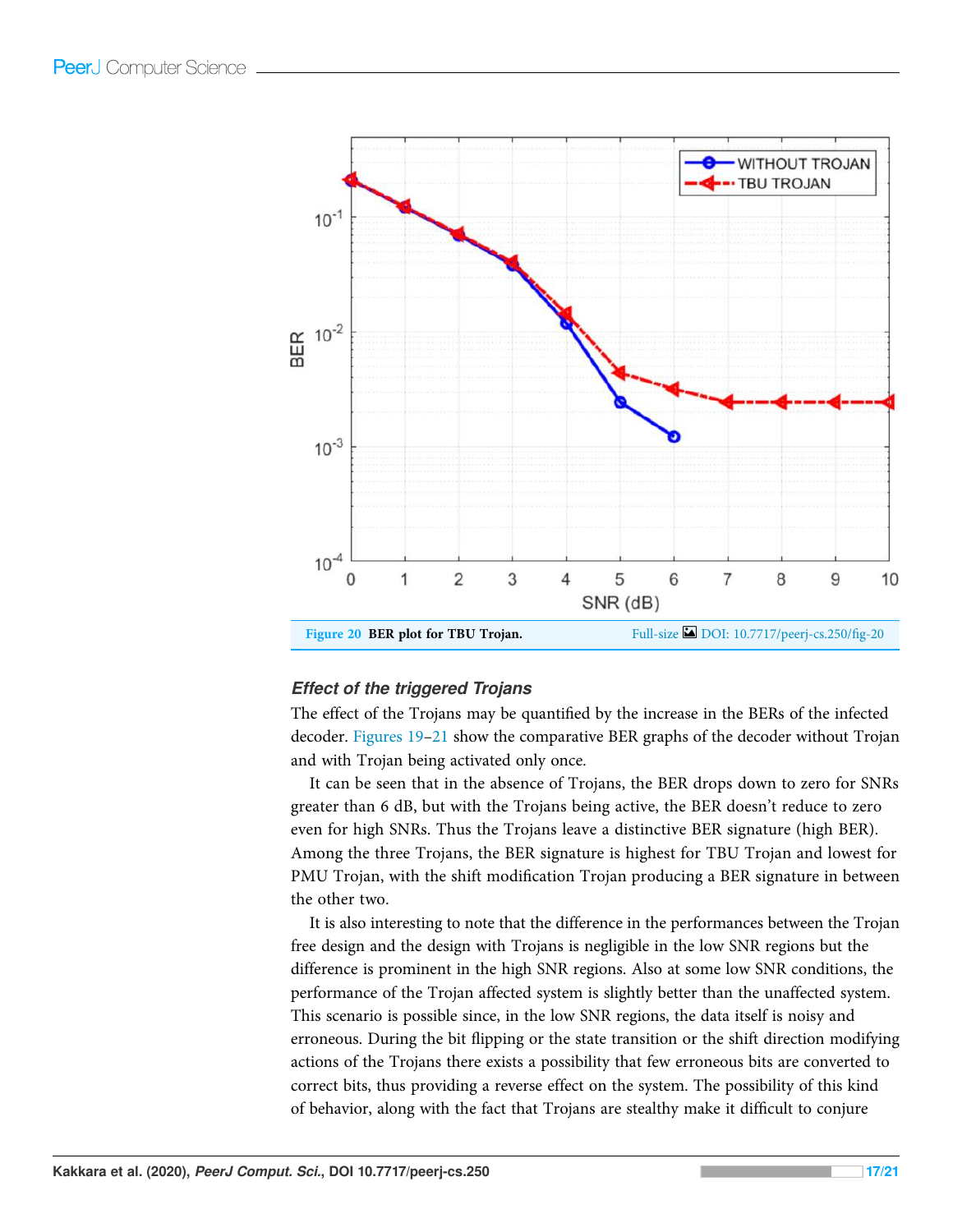

effective Trojan detection schemes. To counter such situations, the current focus of researchers is to neutralize them apart from detecting the Trojans (*Gunti & Lingasubramanian, 2017*).

## Study limitations

The study proposes stealthy Trojans—*decision bit* fl*ipping, traceback path modi*fi*cation and shift direction changing* Trojans—and their effect on the decoding efficiency of a Viterbi decoder. The Trojans degrade the performance of the decoder, causing it to have a high BER. But, it is to be noted that high BER can also arise in a system due to high noise in the channel. Hence in situations where the channel's noise characteristics are unknown, the presence of these Trojan can't be inferred purely from the BER signature. It needs to be augmented with other Trojan detection schemes to correctly infer the presence of Trojans.

# **CONCLUSIONS**

In this work, we have designed a FPGA based implementation of a Viterbi decoder and presented possible effects of hardware Trojans on coded communication systems. Three unique threat models are developed and tested on the Viterbi decoder which is popular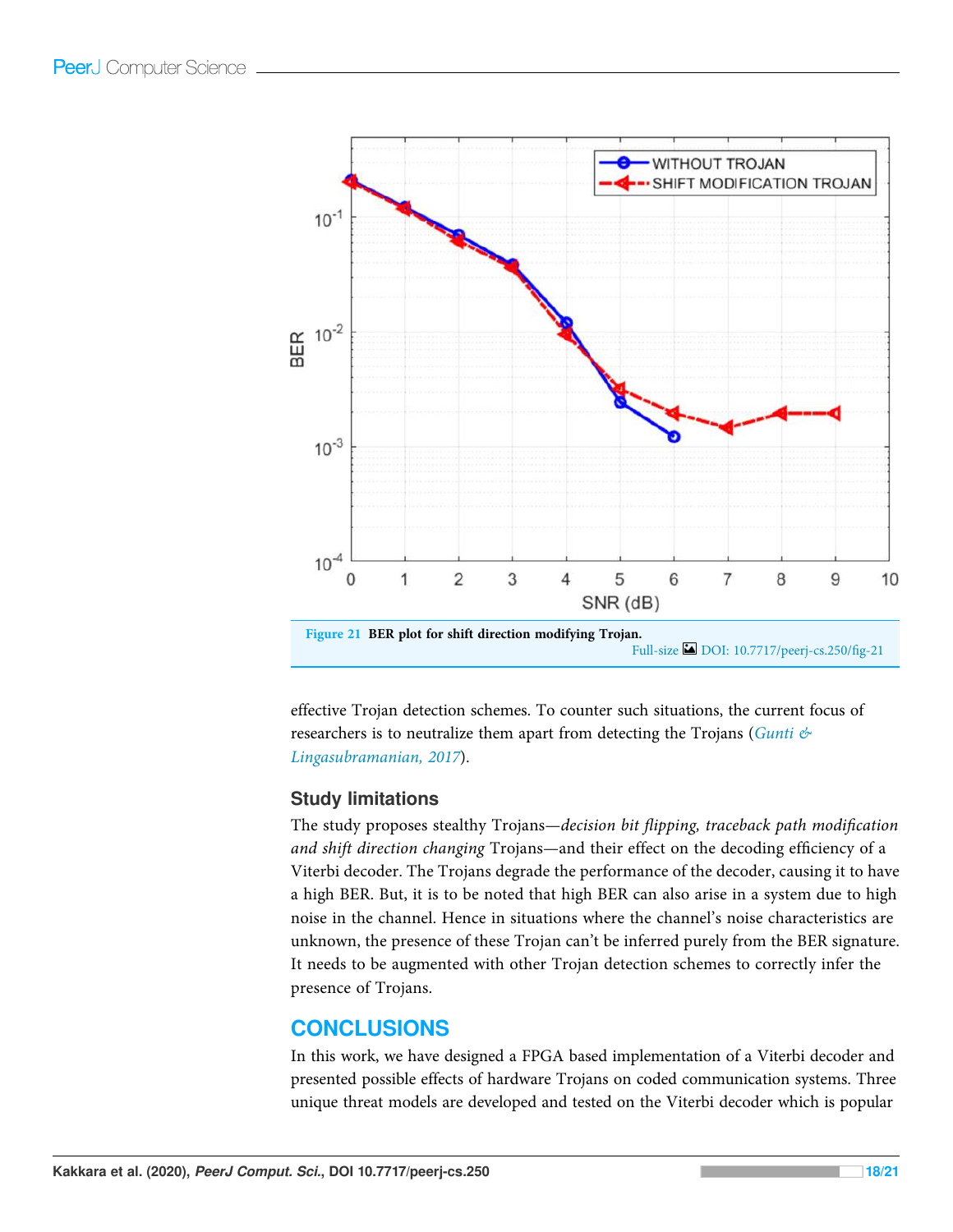for its low BER performance. However, we show that the presence of the proposed Trojans affect the efficiency of the Viterbi decoder by increasing the BER. The stealthiness of the proposed Trojans is also established. Using the proposed threat models, we envision to test their effects on complex systems like CPS and IoT which rely on efficient communication channels.

With the wide application of convolution codes in various SNR scenarios, the results of the implemented system play a significant role in emphasizing the need for efficient Trojan detection schemes. It is envisaged that apart from BER signature analysis, other Trojan detection and neutralizing schemes will be explored for the proposed Trojans.

# ADDITIONAL INFORMATION AND DECLARATIONS

## Funding

This work was supported by Space Application Center, ISRO through RESPOND project /ISRO/RES/3/732/16-17. Deepak Mishra from ISRO is a coauthor and was involved in the study design, analysis and preparation of the article.

## Grant Disclosures

The following grant information was disclosed by the authors: Space Application Center, ISRO through RESPOND Project: /ISRO/RES/3/732/16-17.

## Competing Interests

Deepak Mishra is a scientist at the Indian Space Research Organization (ISRO), Ahmedabad, India.

# Author Contributions

- Varsha Kakkara conceived and designed the experiments, performed the experiments, analyzed the data, performed the computation work, prepared figures and/or tables, authored or reviewed drafts of the paper, and approved the final draft.
- Karthi Balasubramanian conceived and designed the experiments, performed the experiments, analyzed the data, prepared figures and/or tables, authored or reviewed drafts of the paper, and approved the final draft.
- B. Yamuna conceived and designed the experiments, analyzed the data, prepared figures and/or tables, authored or reviewed drafts of the paper, and approved the final draft.
- Deepak Mishra conceived and designed the experiments, authored or reviewed drafts of the paper, and approved the final draft.
- Karthikeyan Lingasubramanian conceived and designed the experiments, analyzed the data, authored or reviewed drafts of the paper, and approved the final draft.
- Senthil Murugan conceived and designed the experiments, performed the experiments, analyzed the data, performed the computation work, authored or reviewed drafts of the paper, and approved the final draft.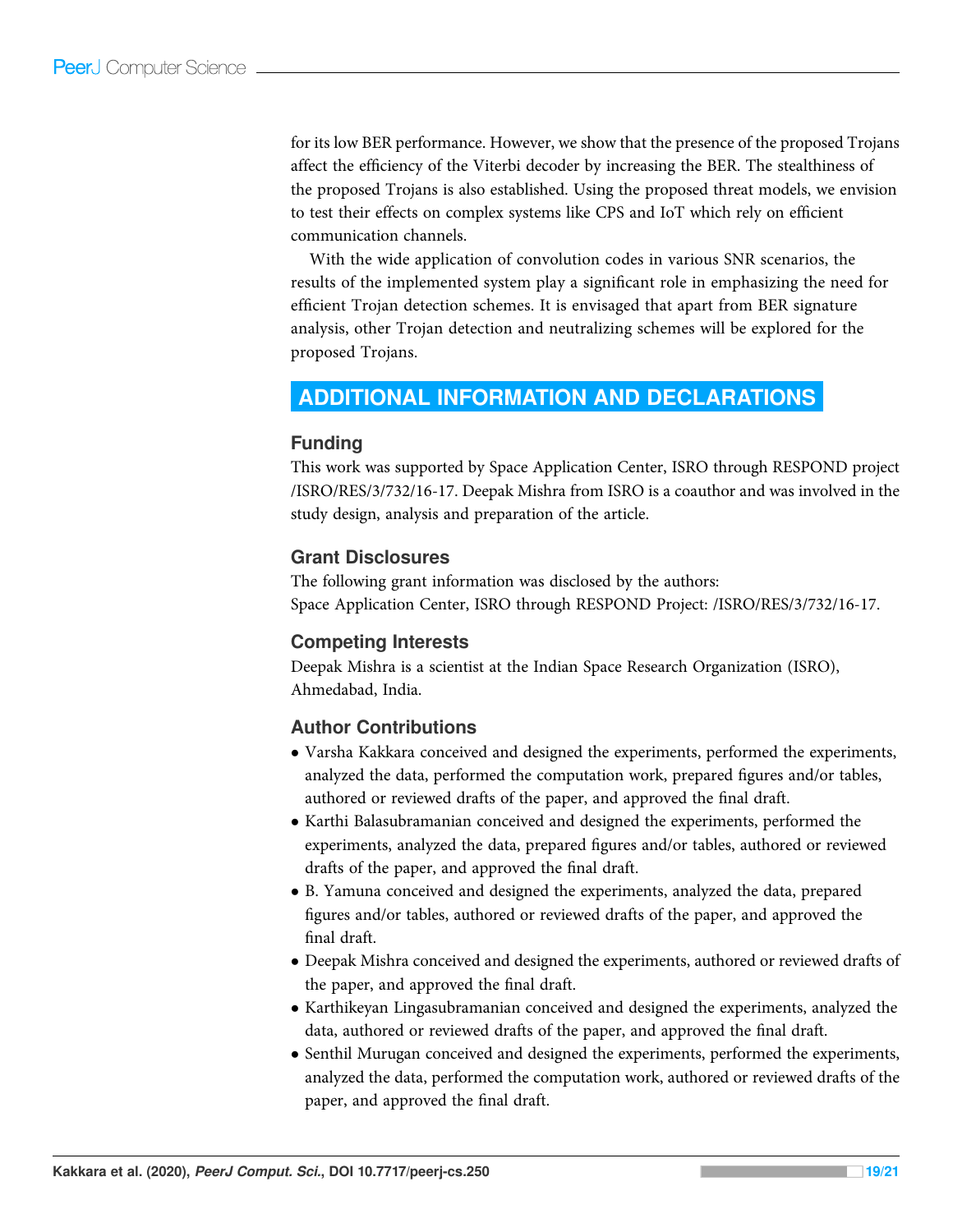#### Data Availability

The following information was supplied regarding data availability:

The raw data generated from MATLAB are available in the Supplemental Files.

#### Supplemental Information

Supplemental information for this article can be found online at http://dx.doi.org/10.7717/ peerj-cs.250#supplemental-information.

# REFERENCES

- Aravind AR, Kesavaraman SR, Balasubramanian K, Yamuna B, Lingasubramaniam K. 2018. Effect of hardware trojans on the performance of a coded communication system. In: *2018 IEEE International Conference on Consumer Electronics (ICCE).* Las Vegas: IEEE, 1–6.
- Banga M, Chandrasekar M, Fang L, Hsiao MS. 2008. Guided test generation for isolation and detection of embedded trojans in ICs. In: *Proceedings of the 18th ACM Great Lakes symposium on VLSI.* New York: ACM, 363–366.
- Chakraborty RS, Narasimhan S, Bhunia S. 2009. Hardware trojan: threats and emerging solutions. In: *2009 IEEE International High Level Design Validation and Test Workshop.* San Francisco: IEEE, 166–171.
- Colins D. 2007. *Trust in Integrated Circuits (TIC): DARPA Solicitation BAA07-24*. Arlington County: DARPA.
- Forney GD. 1973. Convolutional codes 11. maximum-likelihood decoding. *Information and Control* 25(3):222–266 DOI 10.1016/S0019-9958(74)90870-5.
- Gunti NB, Lingasubramanian K. 2017. Effective usage of redundancy to aid neutralization of hardware Trojans in integrated circuits. *Integration* 59:233–242 DOI 10.1016/j.vlsi.2017.06.002.
- Hemati S. 2016. Mitigating hardware cyber-security risks in error correcting decoders. In: *2016 9th International Symposium on Turbo Codes and Iterative Information Processing (ISTC).* Brest: IEEE, 181–185.
- Karri R, Rajendran J, Rosenfeld K, Tehranipoor M. 2010. Trustworthy hardware: identifying and classifying hardware Trojans. *Computer* 43(10):39–46 DOI 10.1109/MC.2010.299.
- Kumar M, Swain AK, Kumar S, Sahoo SR, Mahapatra K. 2018. Run time mitigation of performance degradation hardware trojan attacks in network on chip. In: *2018 IEEE Computer Society Annual Symposium on VLSI (ISVLSI).* Hong Kong: IEEE, 738–743.
- Liu Y, Jin Y, Nosratinia A, Makris Y. 2016. Silicon demonstration of hardware trojan design and detection in wireless cryptographic ICs. *IEEE Transactions on Very Large Scale Integration (VLSI) Systems* 25(4):1506–1519 DOI 10.1109/TVLSI.2016.2633348.
- Middya A, Dhar AS. 2016. Real-time area efficient and high speed architecture design of viterbi decoder. In: *2016 2nd International Conference on Advances in Electrical, Electronics, Information, Communication and Bio-Informatics (AEEICB).* Chennai: IEEE, 246–250.
- Narasimhan S, Du D, Chakraborty RS, Paul S, Wolff FG, Papachristou CA, Roy K, Bhunia S. 2013. Hardware trojan detection by multiple-parameter side-channel analysis. *IEEE Transactions on Computers* 62(11):2183–2195 DOI 10.1109/TC.2012.200.
- Ranjani RS, Devi MN. 2017. Malicious hardware detection and design for trust: an analysis. *Elektrotehniski Vestnik* 84(1/2):7–16.
- RealTerm. 2019. Serial/TCP terminal. *Available at https://sourceforge.net/projects/realterm/* (accessed 23 April 2019).